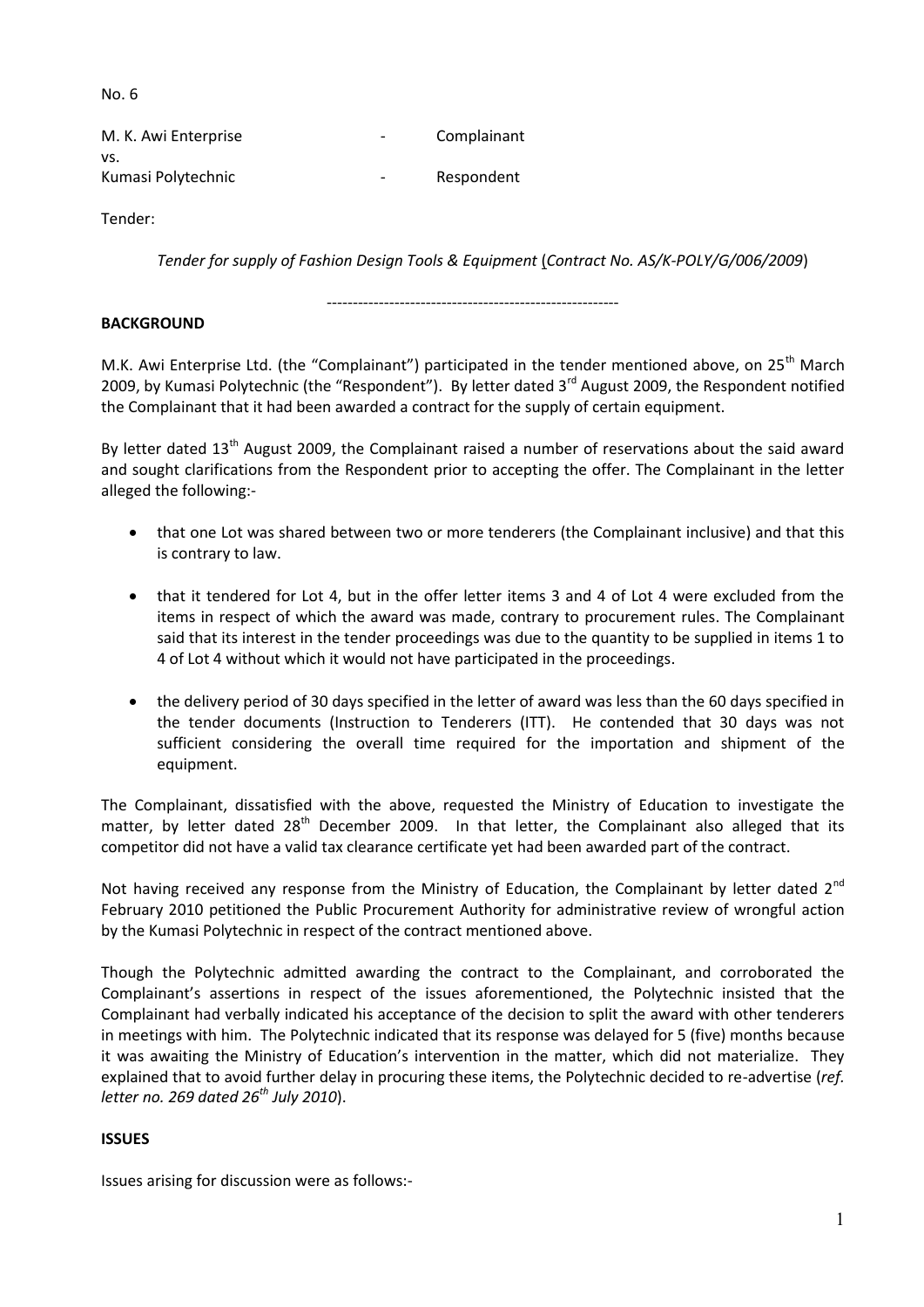- 1. Whether or not Lots may shared between or among tenderers
- 2. Whether or not the purchasing institution is entitled to exclude certain items from a Lot as advertised, in awarding a contract in respect of that Lot and allocate those items to another Tenderer.
- 3. Whether or not the delivery period stated in the award to the Complainant was the same as that advertised in the Tender Documents.

## **CASE DELIBERATION**

### **a) Sharing of Lots among tenderers**

There was no indication in the Tender Documents that the Lots would be split. Secondly, from the Evaluation Report submitted, the Polytechnic had no basis for splitting the Lots in the manner in which this was done. Higher priced items in the Complainant's quotation had been excluded from the award to him, though he had duly won the tender, which was not lawful. Splitting of Lots could only be justified where pre-disclosed in the tender documents (*ITT*).

#### **b) Exclusion of items quoted by a winning tenderer from an Award**

Similar to the findings in paragraph 1 above, the Authority found that the Polytechnic had acted outside accepted procurement principles in unilaterally excluding from the award made to him, items that the winning tenderer had quoted for and won.

#### **c) Reduction or extension of Delivery periods**

On the delivery period pre-disclosed to all tenderers in the solicitation documents, the Authority found that the Polytechnic's requirement that the Complainant deliver within thirty (30) days in the letter of award was contrary to the sixty (60) days delivery period stated in *Section IV. Technical Specification* of the Tender Document, for which the Complainant had submitted its quote.

It was further held that the Complainant had to be adequately compensated if the Polytechnic required a shorter delivery period, considering the higher costs that would accompany accelerated delivery. The Complainant's price was based on a 60 day delivery period, and 30 days subsequently required would come at a cost for expedited action.

#### **DECISION**

- 1. The Authority decided that the Complainant was entitled to the total award of the Contract, to be delivered within the delivery period stated in the Tender Document.
- 2. In case of expedited delivery, the Polytechnic should negotiate with the Complainant to compensate this requirement adequately.
- 3. The Polytechnic's requirement that the Complainant deliver within thirty (30) days in the letter of award was contrary to the sixty (60) days delivery period stated in *Section IV. Technical Specification* of the Tender Document
- 4. Excluding the higher priced items in the Complainant's quotation from the award to him, though he had duly won the tender, was not lawful. Splitting of Lots can only be justified where explained and pre-disclosed in the tender documents (*ITT*).